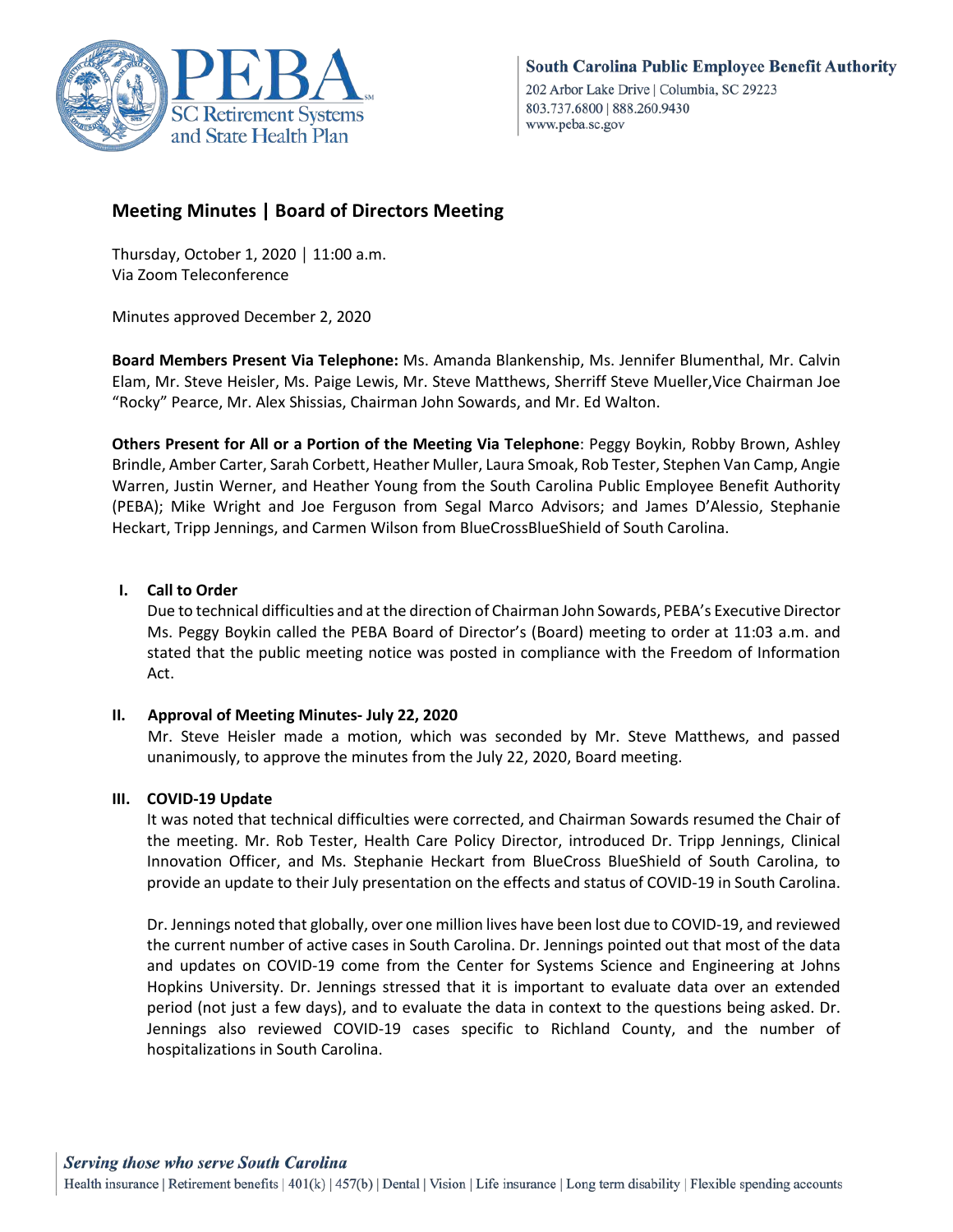Dr. Jennings pointed out that during the fall and winter months, it is going to be very difficult to differentiate between the coronavirus and the influenza virus. Dr. Jennings also noted that health care providers are cautiously optimistic with the last few weeks of data, and express extreme concern for the upcoming winter months.

Dr. Jennings concluded his discussion by reviewing pre-existing conditions that increase risk and complications with COVID-19, and stated that type II diabetes provides the largest risk factor.

Ms. Heckart reviewed behavioral health issues related to COVID-19 including stress, difficulty in sleeping, eating, and concentration, and the worsening of mental and physical health. Ms. Heckart advised that BlueCross BlueShield of South Carolina has seen a significant increase in the number of virtual visits for behavioral health, and advised that Care Management Teams are outreaching all members who have been infected and treated for COVID-19.

Ms. Heckart concluded her presentation by reviewing on-line tools, services, and support provided by BlueCross BlueShield of South Carolina to assist members in their care management.

#### **IV. Legislative/Health Update**

.

Mr. Tester introduced Mr. James D'Alessio, Vice-President of Governmental Relations, from BlueCross BlueShield, to present on current federal legislative efforts in healthcare. Mr. D'Alessio advised that it is highly unlikely that a Coronavirus Aid Package will be signed prior to the 2020 election. Mr. D'Alessio stated that the current administration continues to diminish Affordable Care Act (ACA) provisions, and if the President is reelected, we could expect to see more of the same.

Mr. D'Alessio advised that the Democratic Party's key access components are to expand and enhance the subsidy under the ACA, lowering the eligibility age for Medicare, and to institute a public option plan run by the government, in addition to the private plans that are available.

Mr. D'Alessio discussed proposed drug pricing provisions and whether Medicare should negotiate with pharmaceutical companies for drug pricing. In addition, it may be proposed that launch pricing for certain drugs be limited based on competition in the marketplace.

Mr. D'Alessio noted that there is bipartisan agreement related to the importation of drugs from Canada or other counties that meet a safety profile; however, other members of Congress have expressed disagreement with this proposal.

Mr. D'Alessio concluded his presentation by discussing the current political landscape and the possible election results.

#### **V. Approval of 2021 Board and Committee Meeting Dates**

Ms. Boykin reviewed the proposed 2021 quarterly Board and Committee meeting dates, and pointed out the expected schedule of items that will be discussed each meeting.

Mr. Matthews made a motion, which was seconded by Mr. Heisler, and passed unanimously, to adopt the schedule of board and committee meeting dates for 2021, as presented.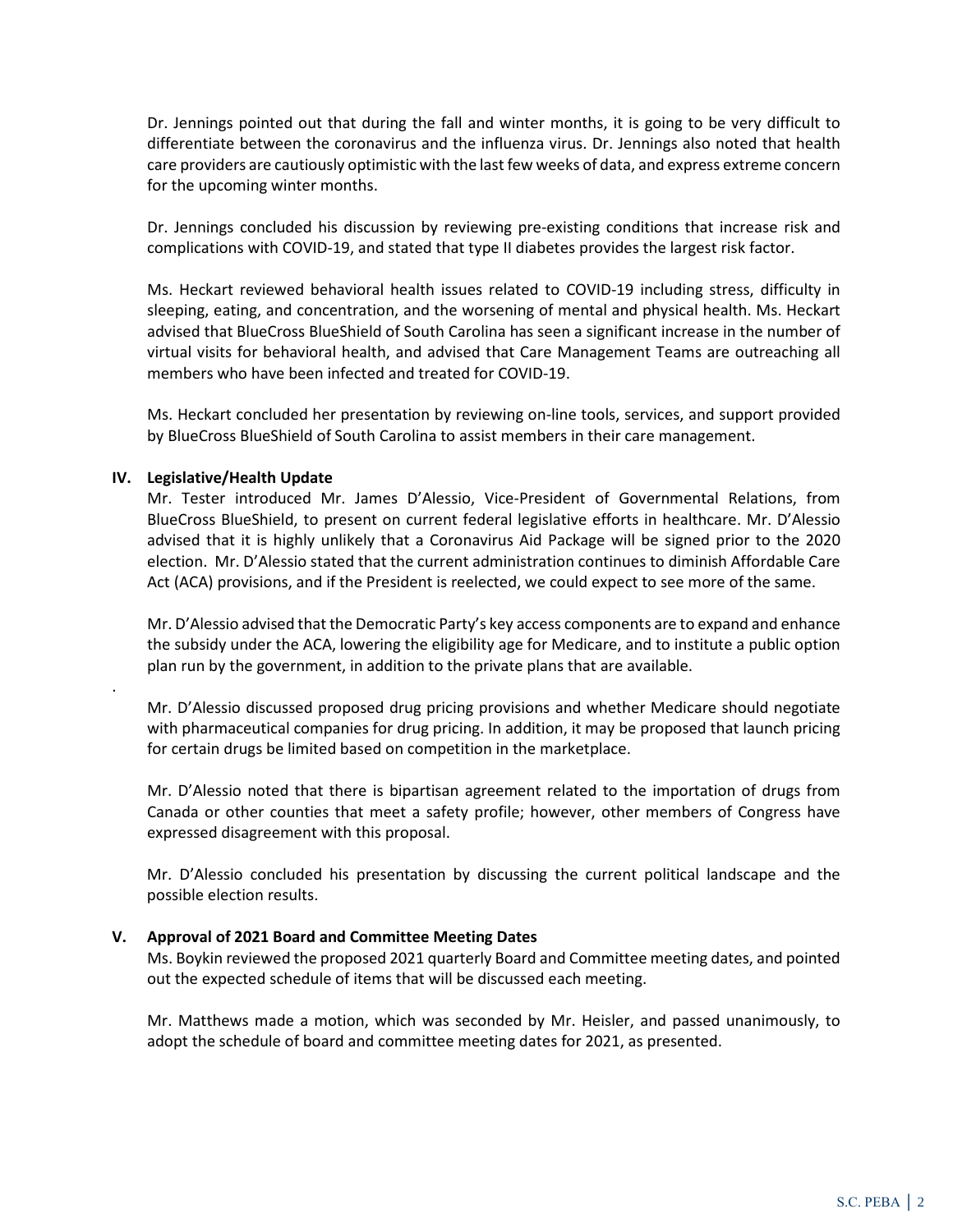#### **VI. Discussion of 2022 State Health Plan Budget Requirements**

Mr. Tester stated that normally at this meeting, the Board would approve a proposed funding budget for the State Health plan for the 2021-2022 state fiscal year, but discussions will be postponed until the December 2, 2020, meeting to provide accurate claims information.

#### **VII. Committee Reports**

#### **A. Finance, Administration, Audit and Compliance (FAAC) Committee**

Mr. Matthews reported that the FAAC Committee met this morning and elected Ms. Jennifer Blumenthal to serve as the Committee's Vice-Chairman.

Mr. Matthews stated that the FAAC Committee voted to approve the FAAC Committee Charter as revised, and to recommend the revised Committee Charter to the full Board for approval. Chairman Sowards reminded the Board that a Committee motion does not require a second. The motion passed unanimously.

Mr. Matthews advised that the FAAC Committee received an update on the PEBA Internal Audit Plan for September-December 2020.

Mr. Matthews also stated that the FAAC Committee moves that the PEBA Board adopt the PEBA Business Opportunity Fiduciary Compliance and Conflict Disclosure Form as presented, and require its use for the purposes identified therein. Chairman Sowards stated that a Committee motion does not require a second. The motion passed unanimously.

#### **B. Health Care Policy Committee**

Mr. Rocky Pearce reported that the Health Care Policy Committee met earlier in the morning, and re-elected Mr. Alex Shissias as the Committee's Vice-Chairman.

Mr. Pearce stated that the Health Care Policy Committee moves that the PEBA Board approve the 2021 State Health Plan benefits and contributions, as presented. Chairman Sowards stated that a Committee motion does not require a second. The motion passed unanimously.

Mr. Pearce reported that the Health Care Policy Committee voted to approve the Health Care Policy Committee Charter as presented, and to recommend the revised Committee Charter to the Board for approval. Chairman Sowards stated that a Committee motion does not require a second. The motion passed unanimously.

#### **C. Retirement Policy Committee**

Mr. Steve Heisler reported that the Retirement Policy Committee met earlier in the morning as well, and re-elected Mr. Ed Walton as the Committee Vice-Chairman.

Mr. Heisler stated the Retirement Policy Committee voted to approve the Retirement Policy Committee charter as presented, and to recommend the revised Committee Charter to the full Board for approval. Chairman Sowards stated that a Committee motion does not require a second. The motion passed unanimously.

Mr. Heisler stated that the Retirement Policy Committee moves that the PEBA Board approve the investment line-ups for the State ORP and fund mapping schedule, as presented, to be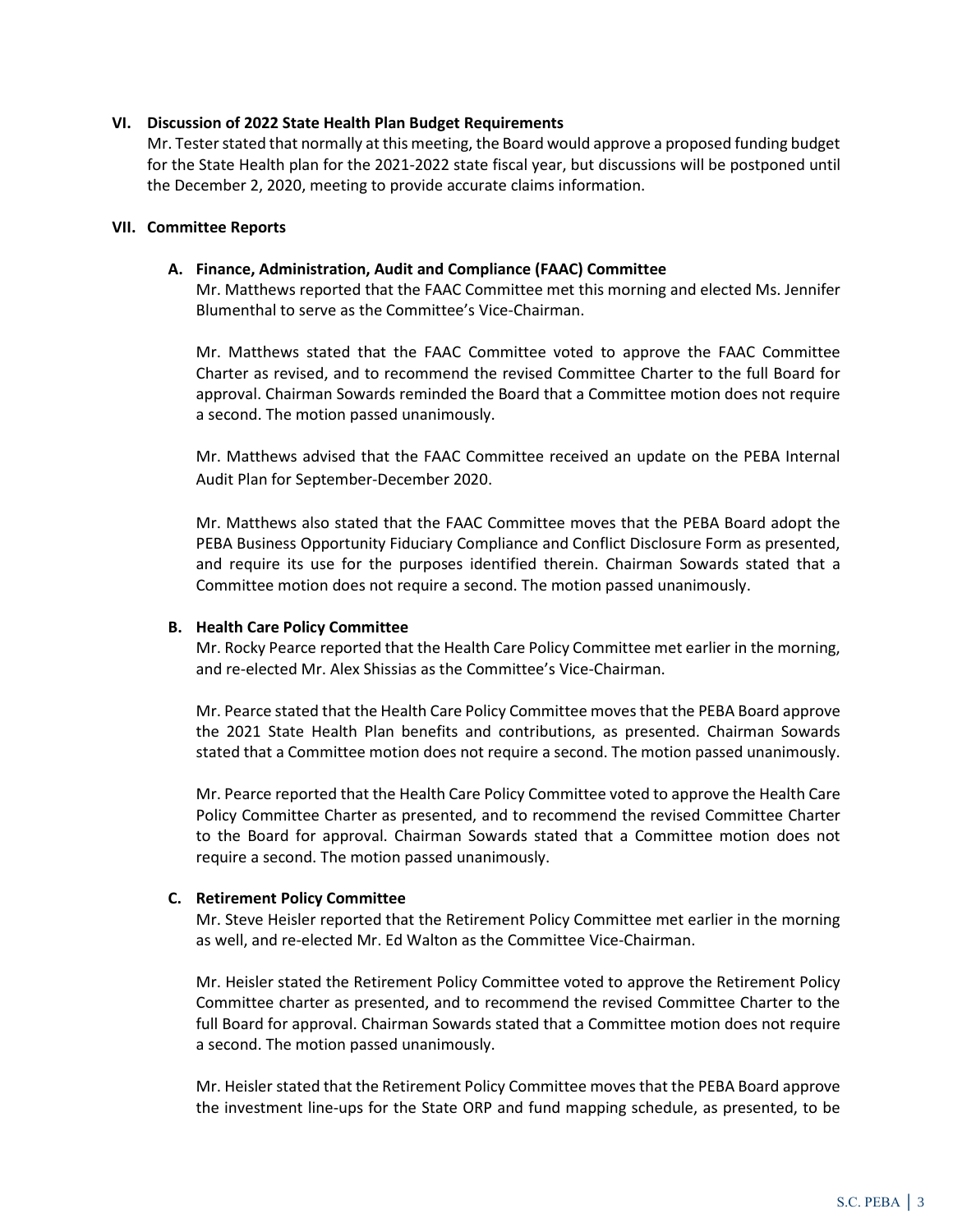effective with the commencement of the new State ORP contract on January 1, 2021. It was noted that the State ORP investment lineups and fund mapping schedule is also a co-fiduciary recommendation from Segal Marco Advisors. Chairman Sowards stated that a Committee motion does not require a second. The motion passed unanimously.

#### **VIII. Old Business**

#### **Director's Report**

Ms. Peggy Boykin, Executive Director, provided the director's report, and stated that the General Assembly adjourned without adopting an annual appropriations bill. Ms. Boykin advised that the General Assembly adopted House Bill 3210 which, extended the earnings limitation exemption due to COVID-19 under the Coronavirus, Aid, Relief and Economic Security (CARES) Act funding provision until the end of the fiscal year.

Ms. Boykin advised that PEBA is operating under a Continuing Resolution that was passed by the General Assembly in March 2020. Ms. Boykin explained that PEBA had asked the General Assembly to suspend the sweep of the State Health Plan that would normally occur on January 31, 2020, to mitigate any higher medical claims that the State Health Plan may see next year due to COVID-19. Ms. Boykin reminded the Board that PEBA collects premiums and contributions for the State Health Plan which are used to pay claims. At the end of each January, any monies that are left in the plan in excess of the reserve are swept into the Other Post-Employment Benefits (OPEB) trust fund which cannot be reversed. Ms. Boykin stated that she has provided the General Assembly with a Joint Resolution to adopt as soon as they return in January 2021, that will allow PEBA to suspend the sweep of the State Health Plan.

Ms. Boykin stated that normally PEBA provides six hours of educational training at the Board Retreat. Due to COVID-19, PEBA will be providing the educational training online this year, and the information regarding the training will be posted on Director's Desk within the next few weeks.

Ms. Boykin stated that draft financial retirement statements are currently being submitted to the Comptroller General's Office and PEBA's external auditor, CliftonLarsonAllen, and she thanked PEBA staff for their tremendous efforts in getting the financial statements completed. Ms. Boykin also noted that the draft insurance financial statements will be submitted shortly as well.

Ms. Boykin provided the Board with an update regarding PEBA's office operations during COVID-19, and advised that she has limited the number of staff in the building due to recent positive COVID-19 exposures.

## **IX. Executive Session for the Purpose of Discussing Contractual Matters Pursuant to S.C. Code of Laws § 30-4-70(a)(2)**

At 12:34 p.m., Mr. Calvin Elam made a motion, which was seconded by Mr. Matthews, and passed unanimously, to recede into executive session to discuss a contractual matter.

At 12:52 p.m. the meeting reconvened in open session. Chairman Sowards announced that no action was taken by the Board while in executive session.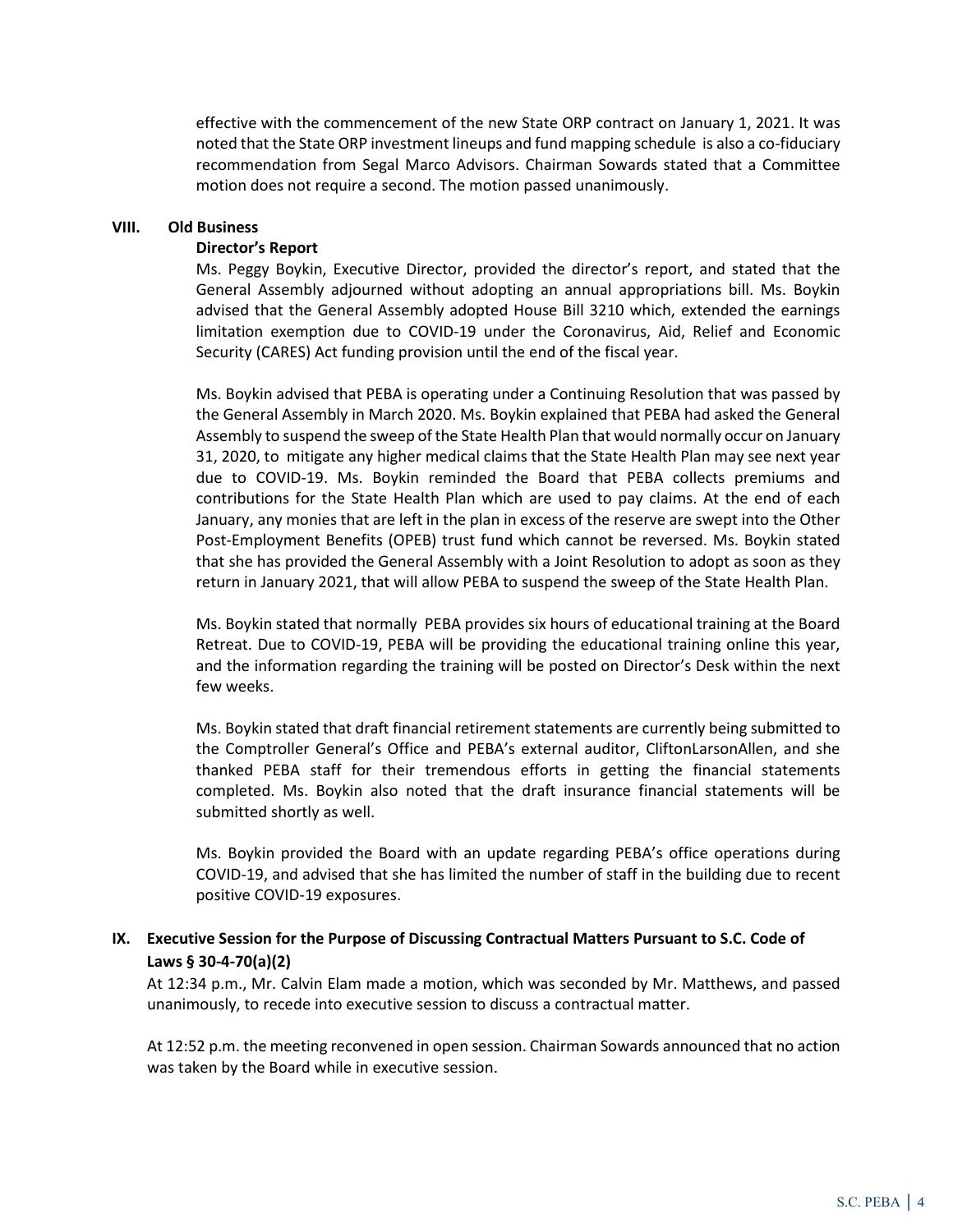## **X. Adjournment**

There being no further business, and upon a motion by Mr. Matthews, which was seconded by Mr. Heisler, and approved unanimously, the Board meeting adjourned at 12:53 p.m.